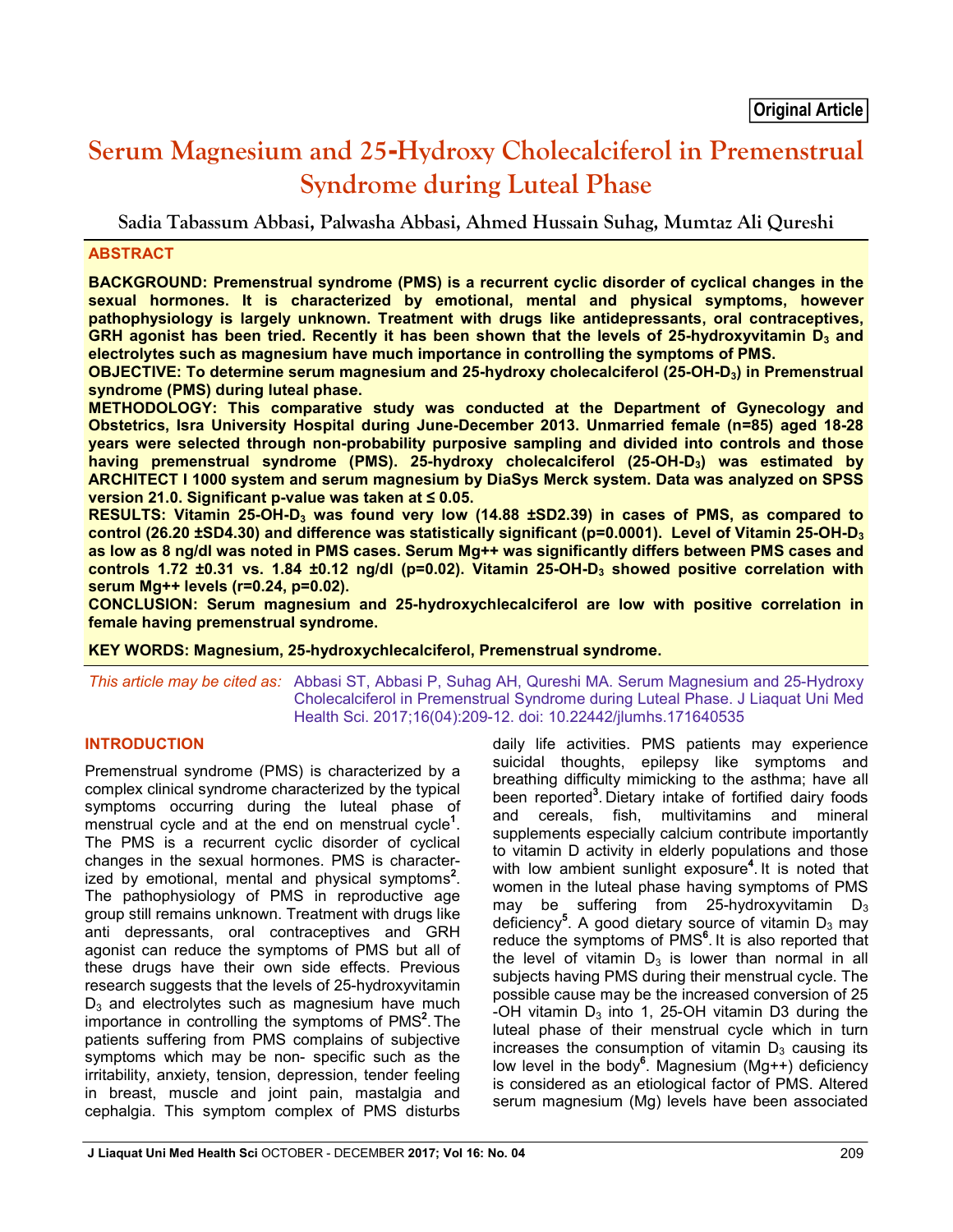with several neuropsychiatric symptoms. More common disorders are mood and physical one like, headache, chronic pain, epilepsy**7,8**. The women with PMS may have magnesium deficiency in plasma**<sup>9</sup>** , red blood cell (RBC) and mononuclear blood cell (MBC)**<sup>10</sup>** compared to women without PMS. Different studies suggest that the oral Mg supplementation in women with PMS is more effective in raising the mood<sup>11</sup> and fluid retention symptoms**<sup>12</sup>**. However, the differences in levels of Mg between women with PMS and control subject or progress in symptoms of PMS in response to the administration of Mg supplements is still not clear**<sup>13</sup>**. The rationale of present study was conducted to evaluate serum magnesium and 25-hydroxy cholecalciferol (Vitamin  $D_3$ ) in Premenstrual syndrome during Luteal Phase and if proved then a modifiable cause may be eliminated by the physicians.

# **METHODOLOGY**

The ethical approval for the present study was taken from ethics committee of the institute. This comparative study was conducted at the Department of Gynecology and Obstetrics, Isra University, Hyderabad from July-December 2013. As per inclusion criteria 85 unmarried female aged between 18-28 years having regular menstrual cycle, not taking any drug were included in study through non-probability purposive sampling technique. Those having PMS were considered as study group (n=43) and those with no history of PMS (n=42) served as control. Married female with concomitant systemic disease, multi-vitamin and drug users were excluded. The nature of the study was explained and informed written consent was taken from each participants. Five ml of fasting venous blood sample was drawn from ante-cubital vein during luteal phase. The blood was centrifuged at 4000rpm for ten minutes and serum obtained was frozen at -20°C. The serum was used for estimation of magnesium and 25-hydroxyvitamin  $D_3$  levels. From blood sera, 25-hydroxyvitamin  $D_3$  was measured by ARCHITECT I 1000 system and serum magnesium by DiaSys Merck system. The data recorded on a pre-structured proforma entered and analyzed on SPSS version 21.0 (IBM Incorporation USA). The categorical and continuous variables were analyzed by chi-square test and student`s t-test respectively. The findings presented as mean ±S.D and frequency (%) respectively. Pearson`s correlation was used for determining the association of 25-hydroxyvitamin  $D_3$  and serum magnesium. The significant p-value was taken at ≤0.05 (95% confidence interval).

# **RESULTS**

Mean ±S.D age of controls and premenstrual

syndrome (PMS) cases was 22.6 ±3.2 and 21.6 ±3.9 years respectively ranging from 18-28 years (p=0.91). The premenstrual subjects shows a significantly low vitamin  $D_3$  levels compared to controls 14.88  $\pm 2.39$ ng/dl vs. 26.20 ±4.30 respectively and the difference was statistically significant (p=0.0001) as shown in Table I. Serum vitamin  $D_3$  levels as low as 8 ng/dl was noted in premenstrual syndrome.

The serum magnesium levels between groups were analyzed using student`s t-test. The mean ±S.D of serum magnesium levels in control and those with PMS was 1.84 ±0.12 and 1.72 ±0.31 mg /dl respectively. Significant statistical difference was observed for serum magnesium level between groups (p=0.0001) as shown in table I. Positive correlation coefficient was observed between serum vitamin  $D_3$ and magnesium levels (r=0.24, p=0.02) as shown in graph I.

## **TABLE I. SERUM MAGNESIUM AND 25-HYDROXY CHOLECALCIFEROL IN PREMENSTRUAL SYNDROME SUBJECT (n=85)**

|                                    | Group I.<br>Control<br>$(n=42)$ | Group II.<br>Cases<br>$(n=43)$ | P-value |
|------------------------------------|---------------------------------|--------------------------------|---------|
| 25-hydroxyvitamin<br>$D_3$ (ng/dl) | $26.20 \pm 4.30$                | 14.88 ± 2.39                   | 0.0001  |
| Serum<br>Magnesium (mg/dl)         | $1.84 \pm 0.12$                 | $1.72 \pm 0.31$                | 0.020   |

## **GRAPH I: SCATTER PLOT: POSITIVE CORRELATION COEFFICIENT WAS OBSERVED BETWEEN SERUM VITAMIN D3 AND MAGNESIUM LEVELS (r=0.244, p=0.022)**



## **DISCUSSION**

The present is the first research reporting on the serum magnesium and 25-hydroxy cholecalciferol in Premenstrual syndrome (PMS) during Luteal Phase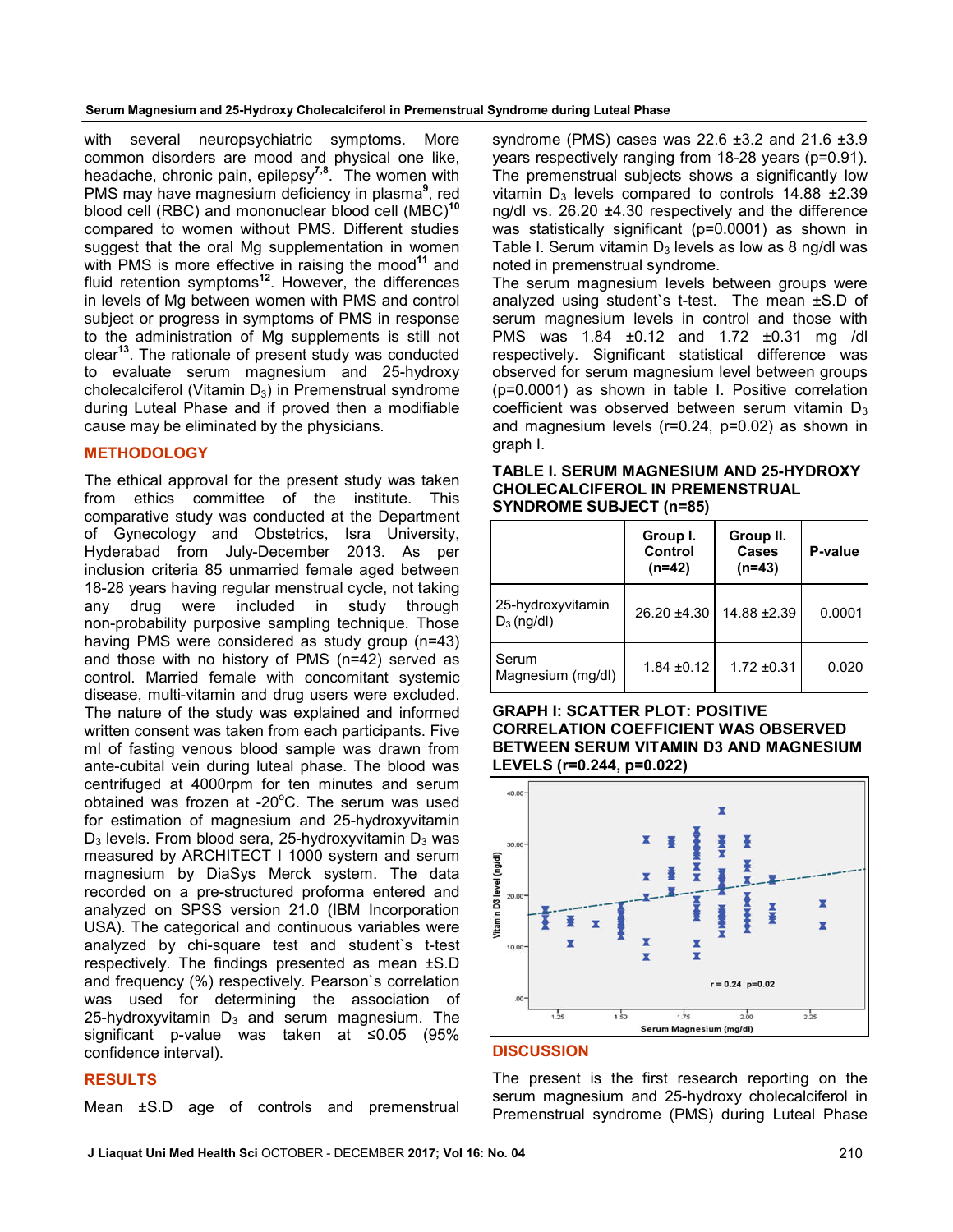from our institute. Statistical analysis shows low serum magnesium and 25-hydroxy cholecalciferol in PMS during Luteal Phase. These findings are consistent with previous studies**5-7** . Previous studies**6-7** reported the serum 25-hydroxy cholecalciferol fluctuate during the Luteal phase, the finding supports our similar observation. Previous reviews**5-7** reported low serum magnesium and 25-hydroxyvitamin D3 levels which is supporting the present findings. A previous analysis**<sup>8</sup>** reported the ovarian sex hormones induce enzymes which degrade the 25-hydroxyvitamin  $D_3$ . They analyzed the effects of estradiol hormone on the 1-α-hydroxylase and 24-hydroxylase action in the liver and found increased catalytic activity of these enzymes stimulated by estradiol, this decreases the serum 25-hydroxyvitamin  $D_3$ . Hence our findings are supported and consistent with above study. The findings of present research of serum 25 hydroxyvitamin  $D_3$  has been demonstrated by previous studies**5-7** , but we are the first to analyze and reporting on these parameters from our institute. Our findings are worth and supported by previous studies as cited**5-** <sup>7</sup>. It is suggested that the ovarian hormones peak during Luteal phase which degrade the 25 hydroxyvitamin  $D_3$  and subsequently lead to its low levels in the serum. Low 25-hydroxyvitamin  $D_3$  may cause low serum Mg++ which is observed in the present study. These findings suggest the ovarian hormones disturb the serum Mg++ and 25 hydroxyvitamin  $D_3$  metabolism in cyclical fashion, and these might aggravate the symptoms of PMS. A previous study**<sup>9</sup>** reported elevated serum parathyroid hormone (PTH) in healthy female suffering from PMS. This previous study proved a progressive increase in PTH and low serum 25-hydroxyvitamin  $D_3$  through the ovarian cycle. This previous study reported a 30- 35% rise in serum PTH during earlier follicular and late luteal phase with a simultaneous decrease in serum ionized Mg++ and 25-hydroxyvitamin  $D_3$ . Evidence based findings of present study, supported by above studies suggest the low serum Mg++ and 25-hydroxyvitamin  $D_3$  during luteal phase in those suffering from the PMS. A previous study**<sup>15</sup>** estimated plasma concentrations of Magnesium, Manganese, Selenium and Zinc in menstruating female and reported low levels of all during ovulatory phase. But serum Mg++ and Selenium were raised during Lutéal Phase. The findings of above study are inconsistent to present and previous studies**12-14**. Reason of contradictory findings could be different study population, geographical areas, sample size and methods of metal estimation. Another previous case<br>control  $\frac{1}{16}$  study<sup>16</sup> analyzed serum Mg++ and analyzed serum Mg++ and 25-hydroxyvitamin  $D_3$  after supplements in a cohort of 1057 female. They reported the symptoms of PMS

were low compared to controls. Our findings are consistent to above and others**12-21**. Still another previous study**<sup>3</sup>** reported Mg therapy alleviated premenstrual dysphoric symptoms. Our finidgns are also consistent with a previous controlled clinical trial**<sup>18</sup>** which offered Mg++ and Pyridoxine therapy to PMS patients. Supplements of 250 mg Mg++ were proved effective in relieving the symptoms of PMS in particular the anxiety, craving and depression. Present study findings also support the positive relationship of low serum magnesium with symptoms of PMS. In light of literature review and evidence based findings of present study, it is suggested the serum Mg++ and 25 -hydroxy vitamin  $D_3$  levels are low during luteal phase of menstrual cycle due to cyclical changes in the release of hormones of hypothalamo-pituitary-ovarian axis.

# **CONCLUSION**

The present study reports low serum magnesium and 25-hydroxychlecalciferol in the subjects suffering from premenstrual syndrome Supplementation with vitamin  $D_3$  and magnesium may help alleviate the symptoms of premenstrual syndrome.

# **REFERENCES**

- 1. Saeedian Kia A, Amani R, Cheraghian B. The Association between the Risk of Premenstrual Syndrome and Vitamin D, Calcium, and Magnesium Status among University Students: A Case Control Study. Health Promot Perspect. 2015; 5(3): 225-30. doi: 10.15171/hpp.2015.027
- 2. Matsumoto T, Asakura H, Hayashi T. Biopsychosocial aspects of premenstrual syndrome and premenstrual dysphoric disorder. Gynecol Endocrinol. 2013; 29(1):67-73. doi: 10.3109/09513590.2012.705383.
- 3. Verma RK, Chellappan DK, Pandey AK. Review on treatment of premenstrual syndrome: from conventional to alternative approach. J Basic Clin Physiol Pharmacol. 2014; 25(4):319-27. doi: https://doi.org/10.1515/jbcpp-2013-0072.
- 4. Marjoribanks J, Brown J, O'Brien PM, Wyatt K. Selective serotonin reuptake inhibitors for premenstrual syndrome. Cochrane Database Syst Rev. 2013; 6:CD001396. doi: 10.1002/14651858.
- 5. Darabi F, Rasaie N, Jafarirad S. The relationship between premenstrual syndrome and food patterns in university student girls. JJHR. 2014; 5 (6):e26656. doi: 10.5812/jjhr.26656
- 6. Taghizadeh Z, Shirmohammadi M, Feizi A, Arbabi M. The effect of cognitive behavioural psycho-education on premenstrual syndrome and related symptoms. J Psychiatr Ment Health Nurs 2013; 20(8):705-13. DOI: 10.1111/j.1365-